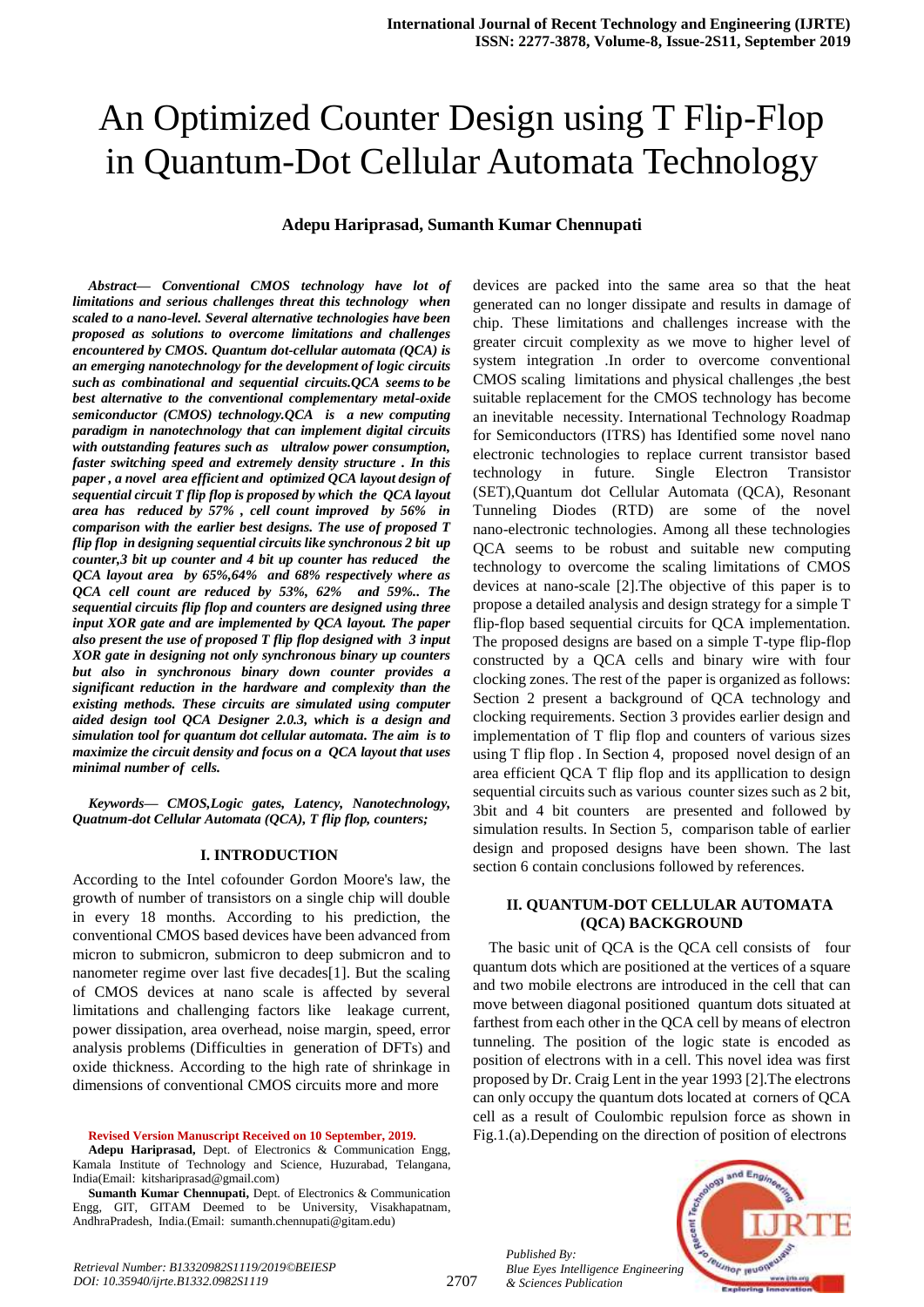that reside in opposite corners in the quantum dots within the cell,it results in the two different polarizations either +1 or -1 as shown in Fig. 1. when the two qca cells are positioned together, The presence of high potential barrier impede the tunneling of electrons between the two cells. When the two cells are placed together, the Coulombic interaction between the electrons forces the cell to acquire a particular polarization either +1 or -1 [3,4].The polarization of any cell can be defined as

$$
p = \frac{(p1 + p3) \cdot (p2 + p4)}{p1 + p2 + p3 + p4}
$$
 (1)

.

The equation (1) shows how the polarization of a cell is calculated. Here polarization  $P_i$  is the charge of the i th quantum dot [14]. The presence of an electron in a particular quantum dot is represented by  $P_i=1$  and its absence by  $P_i=^{\circ}0$ . These polarizations are represented by logic '1' and logic '0' or in other words binary '1' and binary "0" respectively as shown in Fig.1.(b). The arrangement of quantum dots in the middle of the edges of QCA cell is called symmetric cells used for representing binary information as shown in Fig.1.(c).



**Fig.1. (a) Anatomy of QCA cell (b) Binary representation of QCA cell (c) Symmetric QCA cell**

**QCA logic** : The fundamental elements for QCA logic implementation are majority gate and inverter which compute data based on Coulomb repulsion force of interactions. The majority gate comprise five QCA cells. Cells named A, B, and C are the input cells, and cell D is the output cell whose polarization according to the majority of polarization of the input cells. QCA majority gate layout and its logic symbol are shown in Fig. 2(a) and Fig.2(b). By assigning a fixed polarization either  $-1$ (binary 0) or  $+1$ (binary 1) to the one of the input of the majority gate make it to function as AND gate or OR gate as shown in equation (3)

and (4). The logic function of a majority gate and its truth table are given by as shown in equation (2) and table 1 respectively.

| $M(A, B, C) = AB + AC + BC$ | (2) |
|-----------------------------|-----|
| $M(A, B, 0) = A B$          | (3) |
| $M(A, B, 1) = A + B$        | (4) |

**Table 1: Truth table of Majority gate**

| Inputs |   |            | Output     |
|--------|---|------------|------------|
|        | R | $\epsilon$ | M(A, B, C) |
|        |   |            |            |
|        | Ω |            | C          |
|        |   |            |            |
|        |   |            |            |
|        | 0 |            |            |
|        |   |            |            |
|        |   |            |            |
|        |   |            |            |

.The simplest inverter is built by placing QCA cells in a diagonal structure also called corner inverter as shown in Fig.2.(c). The robust form of inverter is built by taking arrangement of QCA cells as shown in Fig. 2(d).As the output of the NOT gate is complement of the input, the polarization of the output QCA cell is reverse to the polarization of input QCA cell .



**Fig.2 (a) Majority gate (b) Schematic symbol (c) corner inverter (d) robust inverter**

**QCA wire:** The QCA wire is formed by an array of QCA cells through which the logical information is transferred from one place to another place [9]. In order to transfer logical data either logical 0 or logical 1, the corresponding polarization is maintained in accordance with the binary data to be transmitted in an ordinary QCA wire where as in QCA wire in which the symmetric cells are used carries opposite polarization relative to previous or driver cell [6]. Fig.3. shows how QCA wire is produced by an array of QCA cells and symmetric cells [18].

*Published By: Blue Eyes Intelligence Engineering & Sciences Publication* 

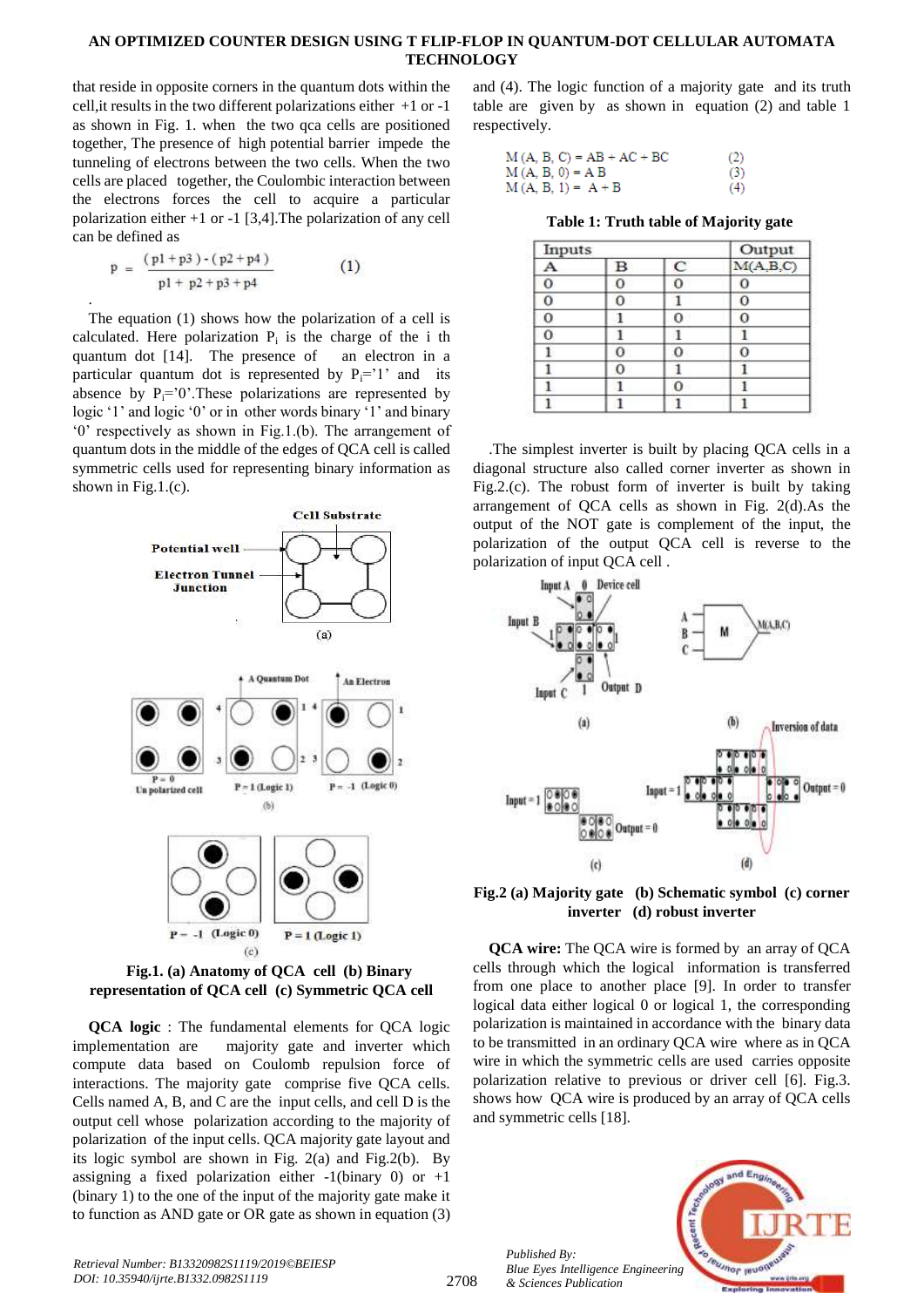

**Fig.3.(a) shows an ordinary QCA wire (b) QCA wire using symmetric cells**

**QCA Clocking**: In QCA, the clock is used mainly to propagate signal from one place to another place through cells as well as for synchronization of data. The clock is also used for controlling electron tunneling potential barrier between inter quantum dots inside the QCA cell. A QCA circuit is partitioned into four clock phases.The clock phases which are adjacent  $90^0$  out of phase from each other and non-adjacent clock phases are  $180^{\circ}$  out of phase from each other.These four clock phases are called as Switch, Hold, Release and Relax [10]. During the first phase of clock known as switch phase, QCA cells remain unpolarized and their inter dot potential barriers become low. The barriers are allowed to increase during the switch phase and the QCA cells become polarized according to the state of their neighbour driver cell. Switch phase is the clock phase in which the actual computation or switching takes place. At the end of switch clock phase, barriers are adequately high enough to avoid any electron tunneling and cell states become fixed. During the second phase named hold phase, barriers are sufficiently high so that outputs of the subarray cells can be used as inputs to the next stage. In the third phase, release phase, barriers are lowered and cells are allowed to relax to an unpolarized state. Finally, during the fourth clock phase, the relax phase, cell barriers remain at their lowest levels and cells remain in an unpolarized state [5,19] . In the meantime, the large scale QCA circuit is partitioned into four clock zones; The clock cycle then starts over again with the switch phase and the same process is repeated till the end of the last cell of qca layout [22].



clock 0 clock 1 clock 2 clock 3

QCA cells four clock zones

# **III. EXISTING T FLIP FLOP AND QCA COUNTER STRUCTURES**

A digital system which is used for counting pulses is called counter. The Counter is a sequential circuit which will go through a certain predefined states either counting up or counting down based on the application of input sequence of pulses. Counters are the fundamental components of digital systems. Counters consists of a set of flip flop connected in an appropriate manner used to count the sequence of the input pulses [13]. The basic element used to construct counter and shift register is flip flop.As the size of QCA layout for T flip flop is reduced, obviously not only the cell count but also the QCA layout area and delay is also signigficantly reduced. Here, the previous best T flip flop QCA layout designs and QCA counter structures of various sizes 2 bit, 3 bit and 4 bit counters using T flip flop are presented.

Here a novel T flip flop made up of three input XOR gate has been proposed to model synchronus up counter which counts in the upward direction and synchronus down counter which counts in downward direction.Counters of various sizes 2bit , 3bit and 4 bit are implemented with the serial connection of proposed T flip flop. All these proposed counters are compared against the earlier best existing models in terms of number of cells, area occupied by cell and latency to illustrate that all the proposed counters are much optimized and area efficient over the best existing models. Both the up counter, down counter as well as the fundamental device of counter T flip flop is implemented in QCA using computer aided design tool QCA Designer 2.0.3.

**T flip flop:** T flip-flop is simpler in function compared to JK flip-flop as it only uses single input in its design [7]. T flip-flop holds its previous output as long as the input entered is logic 0 and toggle its previous output when the input entered is logic 1[16]. Here,The earlier best presented QCA structures of T flip-flop circuit have been shown[12].

The T flip flop presented in Fig.5.(a) need 43 cells an area of 0.04  $\mu$ m<sup>2</sup> and 5 clock zones equal [20]. As 1 clock cycle is equal to 4 clock zones, 5 clock zones can be considered as 1  $\frac{1}{4}$  (1.25) clock cycles. T flip flop depicted in Fig.5.(b) [21] require 47 cells, 5 clock zones and an area of  $0.048 \mu m^2$ . Fig.5(c) shows T flip flop which consists of 67 cells, 5 clock zones and an area of  $0.08 \mu m^2$  [15]. Another T flip flop circuit QCA layout comprises 58 cells, 5 clock zones and 0.056  $\mu$ m<sup>2</sup> as shown in Fig.5(d) [24]. The T flip flop circuit which needs 108 cells, 5 clock zones and an area of  $0.20 \mu m^2$ is depicted in Fig.5(e)  $[8]$ .



2709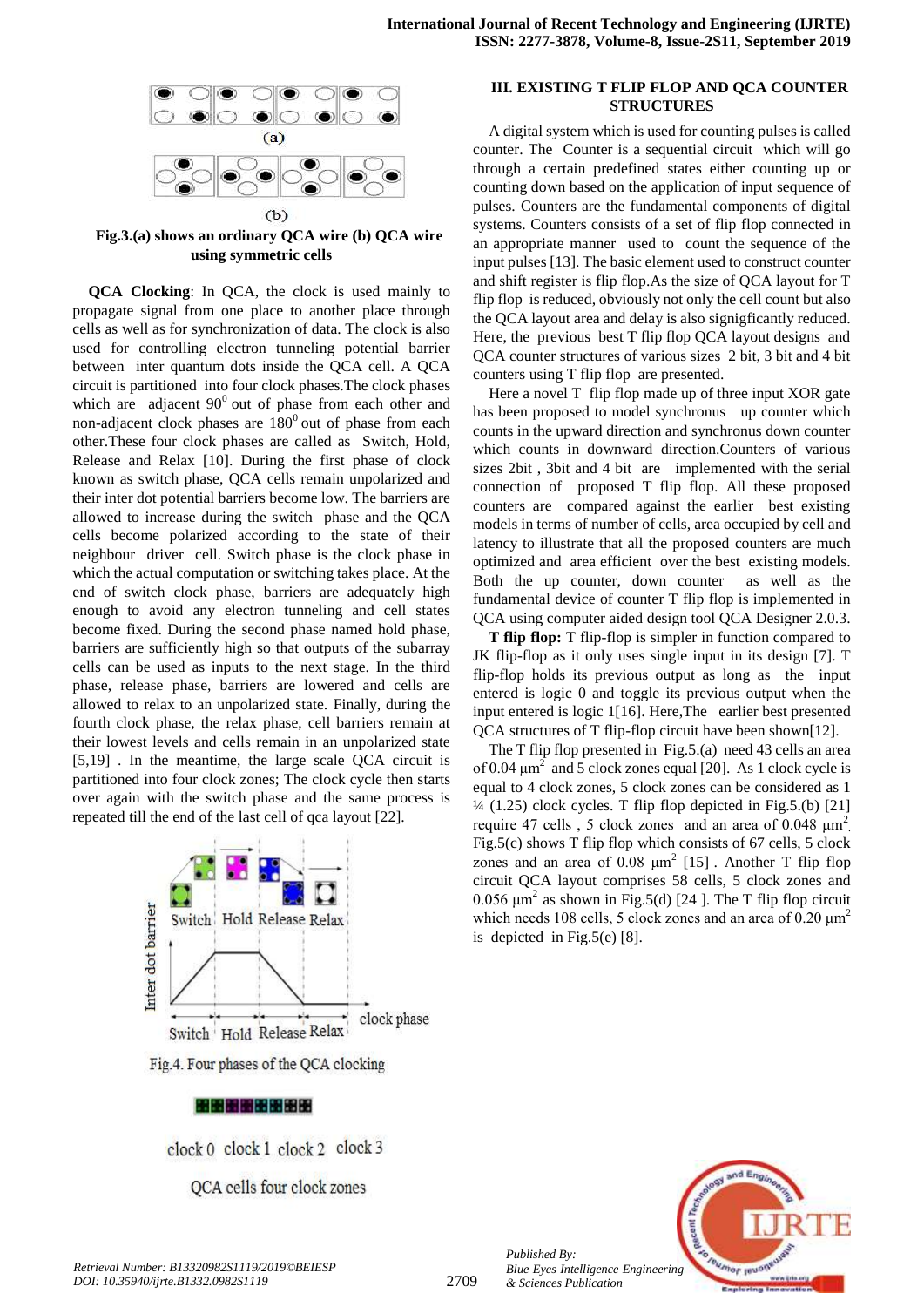



# *Existing 2 bit synchronus up counters:*

The 2-bit synchronous up counter is a counter which counts 4 different binary states right from 00,01,10 and 11 (whose corresponding equivalent decimal values are equal to 0,1,2 and 3) respectively [12]. The synchronus 2 bit up counter is built by cascading two T flip-flops[7]. A T flip-flop is obtained by shorting together the two inputs of JK flip-flop. Output Q0 gives the least significant bit of the 2-bit counter.For every 2 cycles the output Q1 has to be comlemented to produce the most significant bit Q1.The output Q0 change for every clock pulse where as the output Q1 is complemented when output Q0 goes from logic 1 to logic 0 i.e. the output Q1 change after every two clock zones. The area efficient and optimized synchronus 2 bit up countes which are already existing have been depicted in the Fig.6. The 2bit counter which necessitate 140 QCA cells, , 0.17  $\mu$ m<sup>2</sup> and 9 clock zones depicted in the Fig.6(a) [15]. Another 2bit counter require 134 QCA cells,  $0.18 \mu m^2$  and 9 clock zones presented in the Fig.6(b) [8].The 2 bit counter need 92 QCA cells, 011  $\mu$ m<sup>2</sup> and 13 clock zones as shown in Fig.6(c) [20].



**Fig.6.(a).Synchronus 2 bit counter [15] (b) Synchronus 2 bit counter [8] (c) Synchronus 2 bit counter[20]**



*Published By: Blue Eyes Intelligence Engineering & Sciences Publication*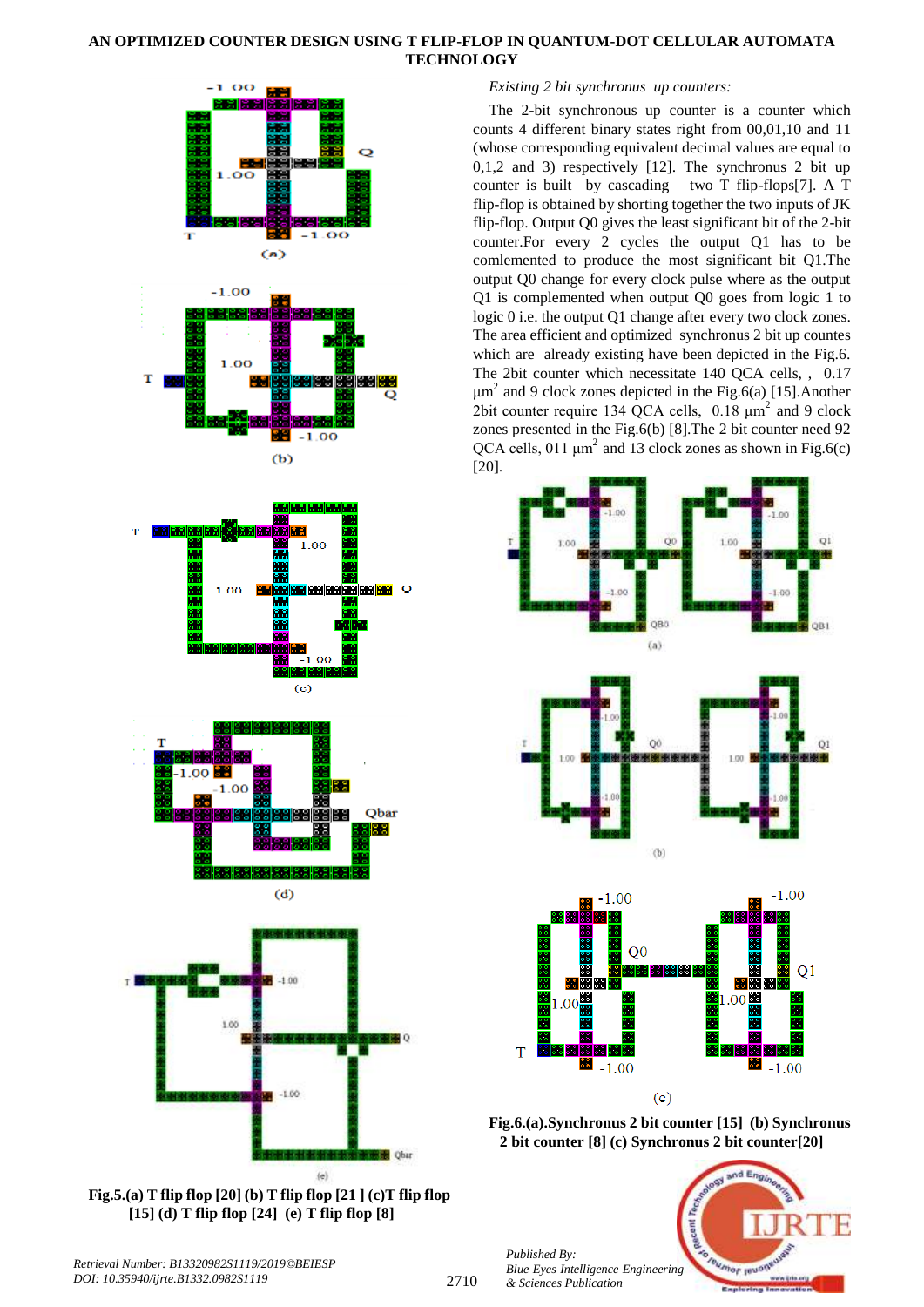#### *Existing 3 bit synchronus up counters:*

The 3-bit synchronous up counter is a counter which counts 8 different binary states right from 000, 001, 010, 011, 100, 101, 110 and 111 (whose corresponding equivelent decimal values are equal to  $0,1,2,3,4,5,6$  and 7) respectively.The synchronus 3 bit up counter is built by cascading serial connection of three T flip-flops[7]. Output Q0 gives the least significant bit of the 3-bit counter.For every 2 cycles the output Q1 is comlemented to produce the bit Q1.Every time the Q1 goes from 1 to 0,the output Q2 gets complemented.For every 4 clock pulses the output Q2 is complemented to produce the most significant bit Q2[17].The previous efficient synchronus 3 bit up counter which need 244 QCA cells,  $0.33 \mu m^2$  and 17 clock zones has been shown in Fig.7[15].



**Fig.7.Synchronus 3 bit counter [15]**

*Existing 4 bit synchronus up counters:*

The 4-bit synchronous up counter is a counter which counts 16 different binary states right from 0000, 0001, 0010, 0011, 0100,

0101,0110,0111,1000,1001,1010,1011,1100,1101,1110 and 1111 (whose corresponding equivalent decimal values are equal to 0,1,2,3,4,5,6 and 7) respectively.The synchronus 4 bit up counter is built by cascading serial connection of four T flip-flops. Output Q0 complements to each clock pulse which is known as the least significant bit of the 4-bit counter. Every time the output Q1 goes from 1 to 0, the output Q2 gets complemented.For every 4 clock pulses the output Q2 is complemented.Every time the Q2 goes from 1 to 0 the output Q3 gets complemented to produce the most significant bit Q3.Here, the earlier existing best synchronus 4 bit up counter which require 357 QCA cells,  $0.57 \mu m^2$  and 34 clock zones has been show has been depicted in the following Fig.7[8].



**Fig.7.Synchronus 4 bit counter [8]**

## **IV. PROPOSED QCA T FLIP FLOP AND QCA UPCOUNTER STRUCTURES**

The proposed T flip flop is obtained by employing a 3 input XOR gate [23].When one of the its input is applied with polarizaton -1 the 3 input XOR gate functions as 2 input XOR gate as shown in Fig.8(b).

**Proposed T flip flop:** T flip-flop compared to JK flip-flop it only uses single input in its design. T flip-flop previous output Q0 gets toggled when input is held at logic 1 otherwise it holds its previous output. The proposed T flip flop require 19 cells, an area of  $0.017 \mu m^2$  and 4 clock zones as shown in Fig.8(b) [23]. The T flip flop schematic, QCA structure and its simulation results are shown in the following Fig.5.

The output of T flip is given by following equaton







**Fig. 8.(a) Schematic symbol of T flip flop (b) QCA structure of proposed T flip flop (c) its simulation reuslts.**

*Published By: Blue Eyes Intelligence Engineering & Sciences Publication* 



*Retrieval Number: B13320982S1119/2019©BEIESP DOI: 10.35940/ijrte.B1332.0982S1119*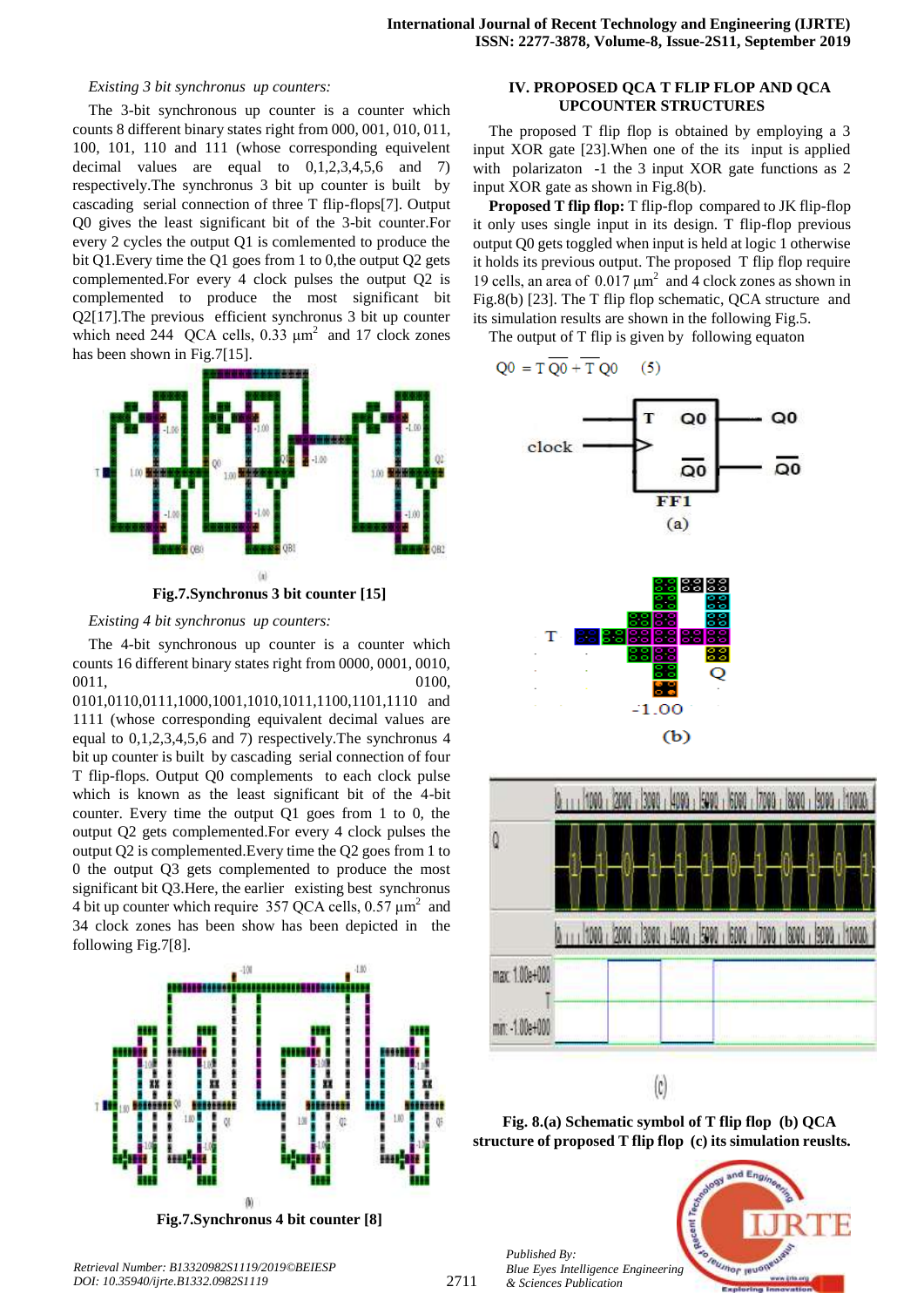**Proposed 2 bit synchronus up counter:** The 2 bit up counter is obtained by cascading 2 T flip flops in serial connection [11]. The 2 bit up counter with proposed T flip flop require 43 QCA cells,  $0.038 \mu m^2$  and 6 clock zones as depicted in the Fig.9(b).







 $\left( \text{c} \right)$ 

**Fig. 9.(a) Block diagram of synchronus 2 bit up counter (b) QCA structure of 2 bit up counter using proposed T flip flop (c) Simulation reuslts of 2 bit up counter.**

**Proposed 3 bit synchronus up counter:**The synchronous 3 bit up counter is attained by joining 3 Tflip flops serially as shown in Fig.10(a)[11]. The 3 bit up counter designed with proposed T flip flop require 93 OCA cells,  $0.12 \mu m^2$  and 16 clock zones as sown in Fig.10(b).





**Proposed 4 bit synchronus up counter:** the 4 bit up counter need 4 serially connected T flip flops[11].The 4 bit up counter designed with proposed T flip flops require 146 cells,0.18 μm<sup>2</sup> and 32 clock zones.The simulation results of the up counter have been shown with hexadecimal representation.



*Published By:*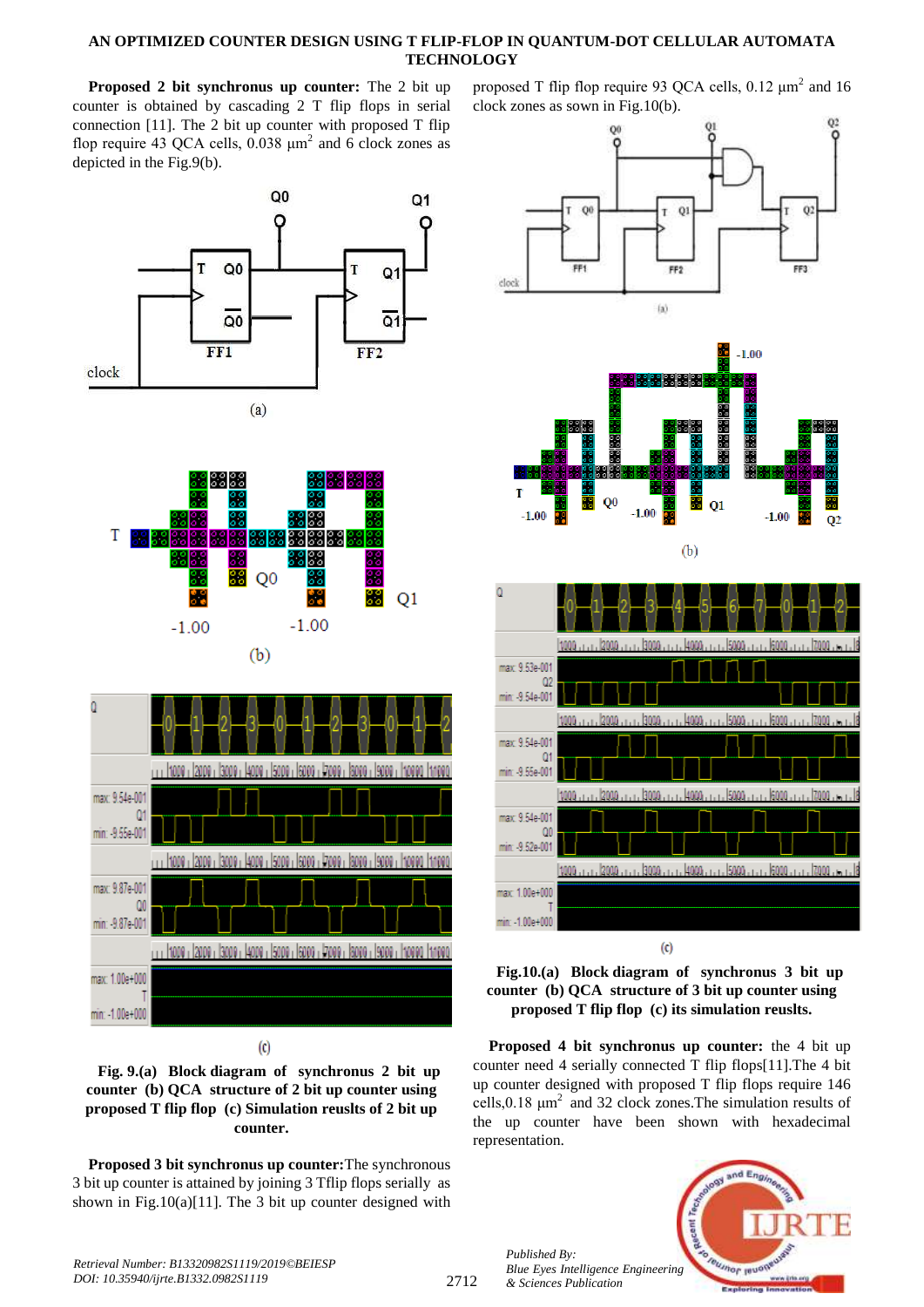







**Proposed QCA synchronous down counter structures:** synchronous down counters are formed by connecting flip-flops together and any number of flip-flops can be attached or "cascaded" simultaneously to form a "divide-by-n" binary down counter.

The proposed down counters are optimized much area efficient structures.

**Synchronous 2 bit down counter:**The 2 bit down counter operation is quite reverse to that of 2 bit up counter.The 2 bit up counter follows the sequence from 0 to 3 with an increment of 1 where as the 2 bit down counter follows the sequence in reverse direction right from maximum count to minimum count i.e. 3 to 0. The 2bit down counter with proposed T flip flop presented in the Fig,12(b) require 44 cells,  $0.04 \mu m^2$  and 6 clock zones







**Synchronous 3 bit down counter:**The 3 bit down counter operation is opposite to the 3 bit up counter.The 3 bit up counter follows the sequence from 0 to 7 with an increment of 1 where as the 3 bit down counter follows the sequence in reverse direction right from maximum count to minimum count i.e. 7 to 0.The 3 bit down counter 95 QCA cells, 0.12  $\mu$ m<sup>2</sup> and 15 clock zones depicted in the Fig.13(b).



2713

.

*Published By:*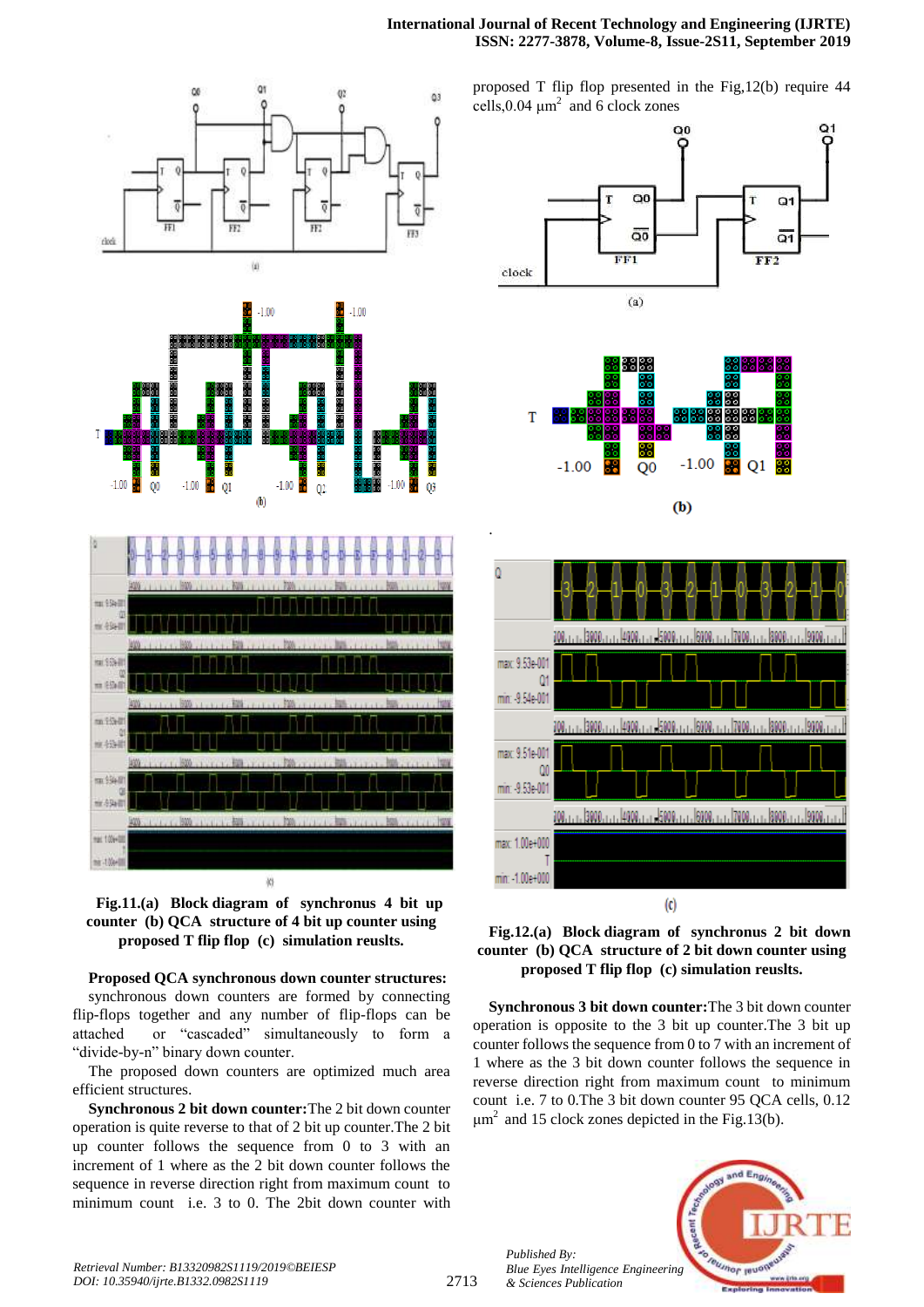







**Synchronous 4 bit down counter:**The 4 bit down counter operation is converse to the 4 bit up counter.The 4 bit up counter follows the sequence from 0 to 16 with an increment of 1 where as the 3 bit down counter follows the sequence in backward direction right from maximum count to minimum count i.e. 16 to 0.The simulation results of the down counter are presented with hexadecimal representation. The 4 bit down counter 149 QCA cells,  $0.19 \mu m^2$  and 31 clock zones as shown in the Fig.14(b).





**Fig.14.(a) Block diagram of synchronus 4 bit down counter (b) QCA structure of 4 bit down counter using proposed T flip flop (c) simulation reuslts of 4 bit down counter.**

## **V. PERFORMANCE COMPARISION & RESULTS**

Table 2 shows the comparison of the proposed QCA T flip flop with other T flip flops in  $[20,21,24,15,8]$ .

| Performance comparision table for proposed and |                           |  |  |
|------------------------------------------------|---------------------------|--|--|
|                                                | existing $T$ flip flops : |  |  |

| <b>Table 2:</b> |  |
|-----------------|--|
|-----------------|--|

|                | $_{\rm S.No}$ Type of<br>T flip flop | cell<br>count | Ratio | $\%$<br>reduction<br>in cell<br>count | Design<br>Area<br>$(\mu m^2)$ |       | $\%$<br>Ratio reduction<br>in area<br>saving | Latency<br>(in clock<br>zones) |
|----------------|--------------------------------------|---------------|-------|---------------------------------------|-------------------------------|-------|----------------------------------------------|--------------------------------|
| 1              | proposed                             | 19            | 1     |                                       | 0.017                         | 1     |                                              | 4                              |
| $\overline{2}$ | $[20]$                               | 43            | 2.26  | 56                                    | 0.04                          | 2.35  | 57                                           | 5                              |
| $\overline{3}$ | $[21]$                               | 47            | 2.47  | 59                                    | 0.05                          | 2.94  | 66                                           | 5                              |
| 4              | $[24]$                               | 58            | 3.05  | 67                                    | 0.056                         | 3.29  | 70                                           | 5                              |
| 5              | $[15]$                               | 67            | 3.53  | 72                                    | 0.08                          | 4.7   | 79                                           | 5                              |
| 6              | $^{[8]}$                             | 108           | 5.68  | 82                                    | 0.2                           | 11.76 | 91                                           | 5                              |

According to Table 2, our proposed design achieved the best results in comparison with other QCA T flip flop circuits in terms of area occupation, cell count, latency and cost. In

*Published By: Blue Eyes Intelligence Engineering & Sciences Publication* 



*Retrieval Number: B13320982S1119/2019©BEIESP DOI: 10.35940/ijrte.B1332.0982S1119*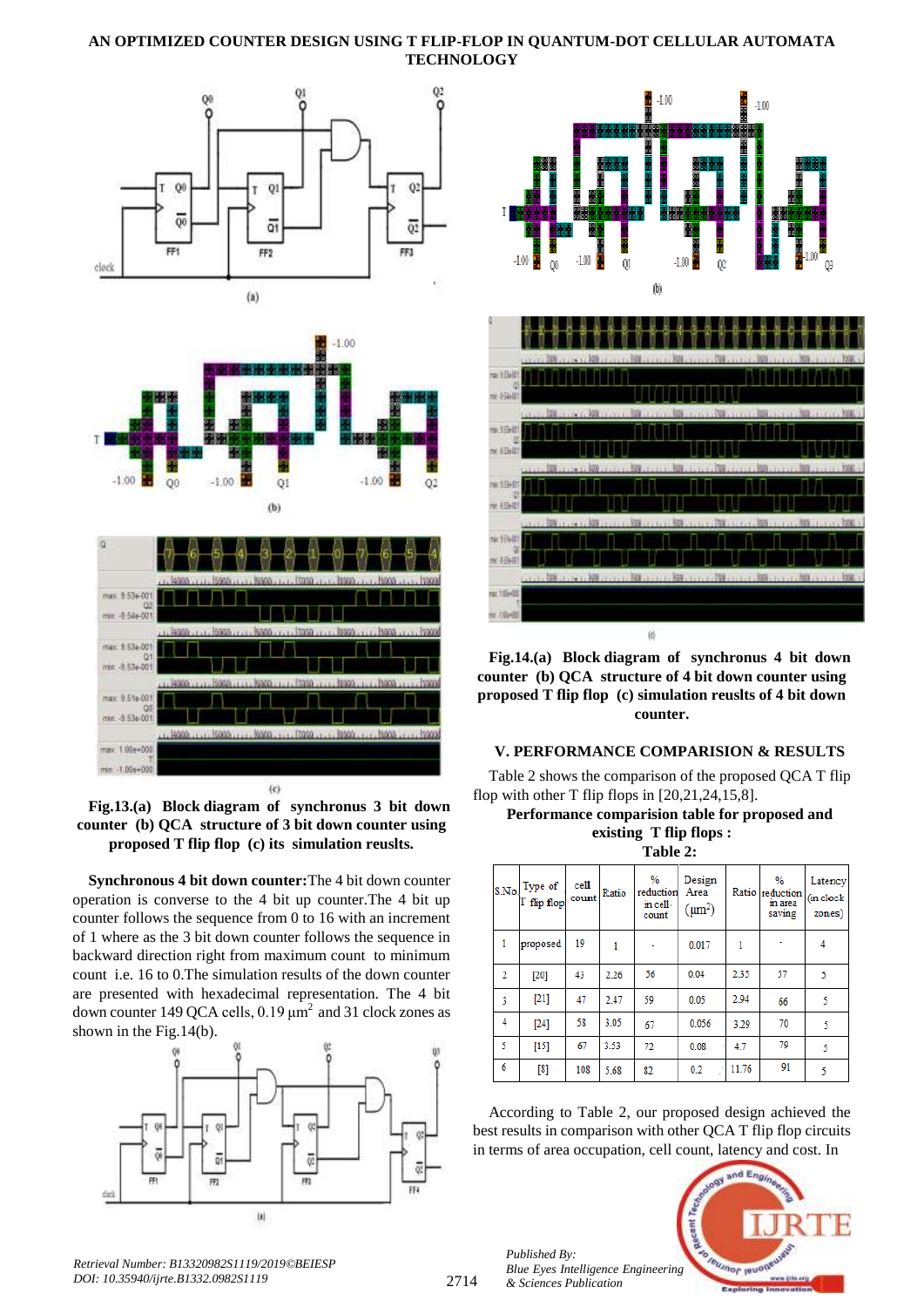particular, the cell count and design area of the proposed T flip flop are reduced by about 56%, 57%, and 20% in comparison with QCA T flip flop in [20].

Table 3 present the comparison of the synchronus 2 bit upcounter using proposed QCA T flip flop with other 2 bit counters in [20,8,15] which are designed in single layer.

**Performance comparision table for existing and proposed 2 bit up counters:**

**Table 3:**

| S.No. | Type of<br>qca<br>2 bit up<br>counter | cell<br>count | Ratio | %<br>reduction<br>in cell<br>count | Design<br>Area<br>$(\mu m^2)$ |      | $\%$<br>Ratio reduction<br>in area<br>saving |
|-------|---------------------------------------|---------------|-------|------------------------------------|-------------------------------|------|----------------------------------------------|
| 1     | proposed                              | 43            |       |                                    | 0.038                         |      |                                              |
| 2     | $[20]$                                | 92            | 2.14  | 53                                 | 0.11                          | 2.89 | 65                                           |
| 3     | [8]                                   | 134           | 3.12  | 68                                 | 0.18                          | 4.74 | 79                                           |
| 4     | $[15]$                                | 140           | 3.25  | 69                                 | 0.17                          | 4.47 | 78                                           |

From the table 3 it can be observed that our proposed design attained the best results in comparison with other 2bit counters circuits in terms of area occupation, cell count, latency and cost. In particular, the cell count and design area of the 2 bit counter using proposed T flip flop are reduced by about 53%, 65%, and 84% in comparison with QCA 2bit counter in [20].

The following Table 4 illustrate that the comparison of the 3 bit up counter using proposed QCA T flip flop with the other 3 bit counter in [15] .

**Performance comparision table for existing and proposed 3 bit up counters**:

| Table 4: |  |
|----------|--|
|----------|--|

| S.No. | Type of<br>qca<br>3 bit<br>up counter | cell<br>count | Ratio | $\frac{9}{6}$<br>reduction<br>in cell<br>count | Design<br>Area<br>$(\mu m^2)$ |      | $\frac{0}{2}$<br>Ratio reduction (in clock<br>in area<br>saving | Latency<br>zones) |
|-------|---------------------------------------|---------------|-------|------------------------------------------------|-------------------------------|------|-----------------------------------------------------------------|-------------------|
|       | proposed                              | 93            |       |                                                | 0.12                          |      | ٠                                                               | 16                |
|       | $[15]$                                | 244           | 2.62  | 62                                             | 0.33                          | 2.75 | 64                                                              | 17                |

As it is shown in Table 4, 3 bit up counter using our proposed QCA T flip flop design achieved the best results in contrast with the other 3 bit counter circuits in terms of area occupation, cell count and latency . In particular, the cell count, design area and latency of the 3 bit counter using our proposed T flip flop are reduced by about 62%, 64% and 6% respectively in comparison with QCA T flip flop in [15].

Table 5 shows the comparison of the 4 bit up counter using proposed QCA T flip flop with other 4 bit counter in [8].

#### **Performance comparision table for existing and proposed 4 bit up counters: Table 5:**

| <b>S.No</b> | Type of<br>qca<br>4 bit<br>up counter | cell<br>count | Ratio | %<br>reduction<br>in cell<br>count | Design<br>Area<br>$(\mu m^2)$ |      | %<br>Ratio reduction<br>in area<br>saving | Latency<br>(in clock<br>zones) |
|-------------|---------------------------------------|---------------|-------|------------------------------------|-------------------------------|------|-------------------------------------------|--------------------------------|
|             | proposed                              | 146           |       |                                    | 0.18                          |      |                                           | 32                             |
|             | $^{[8]}$                              | 357           | 2.44  | 59                                 | 0.57                          | 3.16 | 68                                        | 34                             |

According to Table 5, 4bit up counter design using our proposed QCA T flip flop present the best results in comparison with other QCA T flip flop circuits in terms of area occupation, cell count and latency . In particular, the cell count, area, and latency of the 4 bit counter using our proposed T flip flop are reduced by about 59%,68% and 6% respectively in comparison with QCA T flip flop in [8].

Table 6 shows the comparison of the 4 bit synchronus down counter using proposed QCA T flip flop .

**Performance comparision table of 4 bit synchronous down counters using proposed T flip flop:**

| S.No.          | Type of<br>qca<br>down<br>counter | cell<br>count | Ratio | Design<br>Area<br>$(\mu m^2)$ |      | Latency<br>Ratio (in clock<br>zones) |
|----------------|-----------------------------------|---------------|-------|-------------------------------|------|--------------------------------------|
|                | 2 bit                             | 44            |       | 0.04                          |      |                                      |
| $\overline{2}$ | 3 bit                             | 95            | 2.15  | 0.12                          | 3    | 19                                   |
| 3              | 4 bit                             | 149           | 3.39  | 0.19                          | 4.75 | 31                                   |

As it is shown from the table 6, the synchronus 2bit, 3 bit and 4 bit down counter designs using proposed QCA T flip flop design require cell count of 44,95 and 149 respectively where as QCA layour area of 0.04  $\mu$ m<sup>2</sup>,0.12  $\mu$ m<sup>2</sup> and 0.19  $\mu$ m<sup>2</sup> respectively. According to the comparision tables, the synchronus 2 bit, 3 bit and 4 bit down counter need almost same number of cells, area and latency as that of 2 bit, 3bit and 4 bit up counters.

#### **VI. CONCLUSION**

The QCA is an best alternative for conventional CMOS technology at Nano-scale level due to its small size, very high switching speed and ultralow power consumption. QCA T flip flop is one ofthe most important sequential circuit in digital circuits such as counters. In this paper, a novel QCA structure was proposed for QCA T flip flop. Using the proposed QCA T flip flop as the main building block, a novel QCA structure was presented for synchronous 2bit, 3bit and 4 bit up counters as well as for down counters.The proposed designs were implemented using QCADesigner version 2.0.3. with the proposed QCA T flip flop structure Our simulation results of counters have attained significant improvement in the performance in term of cell count, design area and speed.

# **REFERENCES**

*Published By:*

- 1. D.Grier, " The innovation curve [Moore"s Law in Semiconductor industry]" computer, vol.39, pp .8-10, feb 2006.
- 2. C. Lent, P. Tougaw and W. Porod, "Quantum Cellular Automata: the physics of computing with arrays of Quantum dot molecles", in physics and computation, 1994. Phycomp"94,proceeding..workshop on pp. 5-13, Nov 1994.
- *3.* J. L. T. Cole, "Quantum-dot cellular automata," *Progress in Quantum Electronics,* vol. 25, pp. 165-189, 2001.